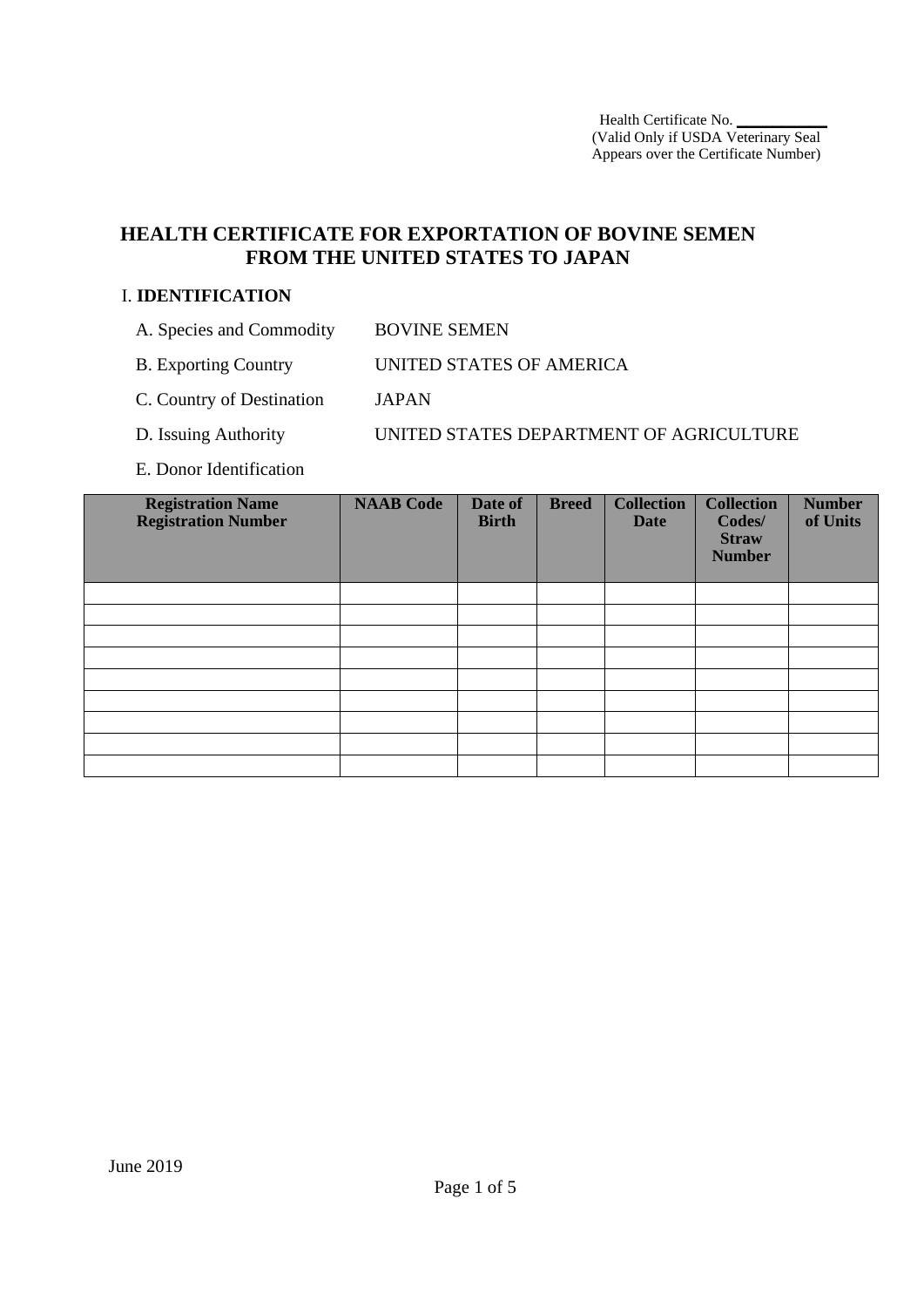- F. Consignment Description
	- 1. Total Number of Straws
- G. Origin of the Semen/Semen Center
	- 1. Name of Exporting center
	- 2. Address
- H. Destination of the Semen
	- 1. Means of Transport
	- 2. Name of Consignee
	- 3. Address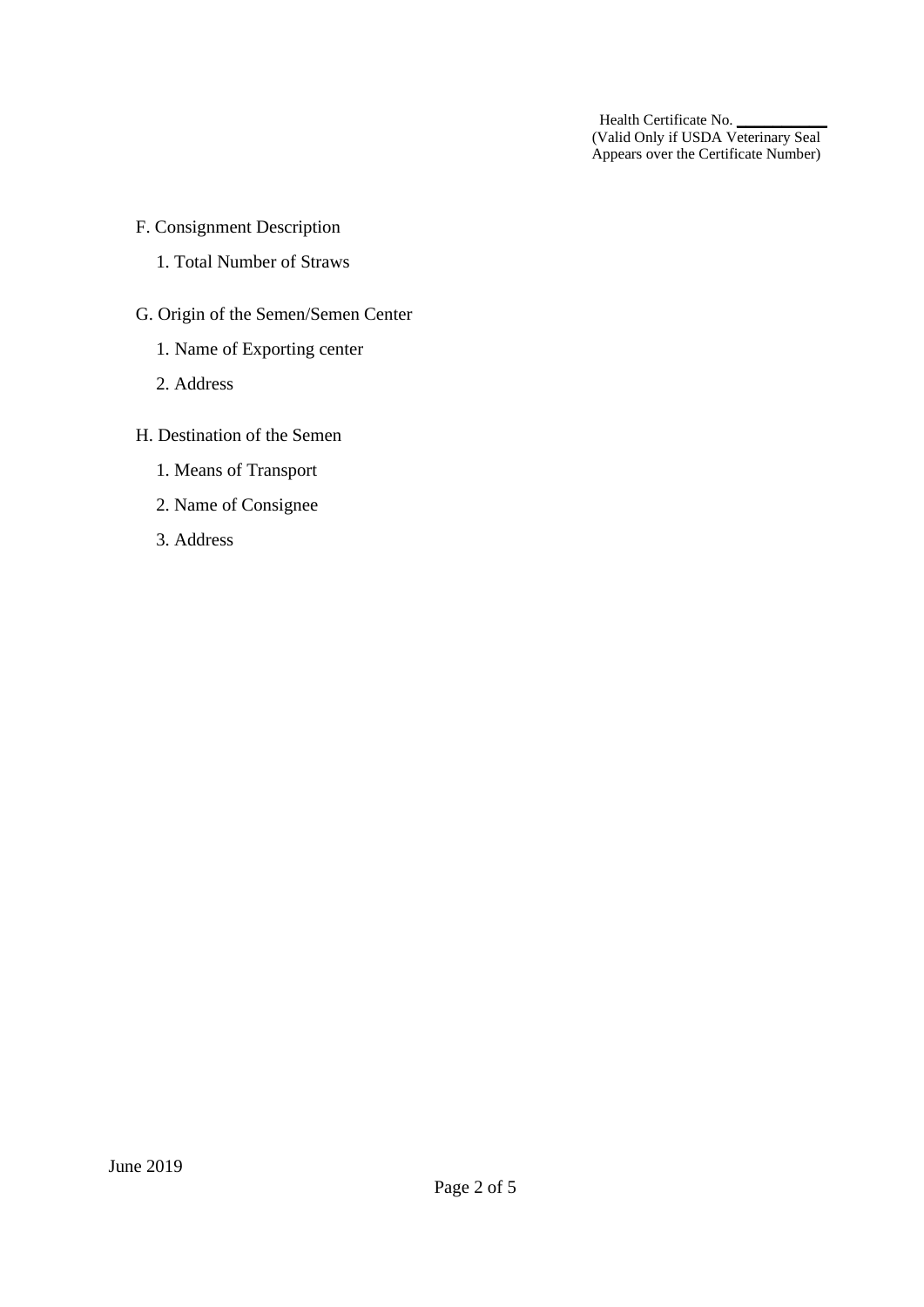## **CERTIFICATION STATEMENTS**

- 1. The United States has been free from foot-and-mouth disease, rinderpest, contagious bovine pleuropneumonia, and lumpy skin disease for the last 6 months prior to collection of the semen to be exported.
- 2. The donor bull has resided in the United States for at least 6 months prior to collection of the semen.
- 3. The donor bull and all other animals in contact with him were free from clinical symptoms of any infectious disease at the time of collection of semen.
- 4. The collection and processing of the semen was done under the supervision of a USDA accredited veterinarian or a USDA-VS veterinarian at facilities where sanitary conditions are secured.
- 5. The diluent used for processing the semen is free from agents of infectious animal diseases.

#### **TEST REQUIREMENTS**:

The donor bull was negative to the following tests or examination within 6 months prior to collection of semen:

- 1. Tuberculosis: Intradermal test in the caudal fold using PPD
- 2. Brucellosis: Standard tube agglutination test (STT) (negative at >1:50 IU/ml)
- 3. Paratuberculosis (Johne's disease): fecal culture test, ELISA test or CF test
- 4. Vesicular stomatitis: CF test (negative at 1:5) OR SN test (negative at 1:32)
- 5. Bluetongue: CF test (negative at 1:5) OR AGID test OR ELISA
- 6. Leptospirosis: Microtiter agglutination test (negative less than 50% at 1:400) for serotypes: L. pomona, L. hardjo, L. icterohemorrhagiae, L. canicola and L. grippotyphosa
- 7. Vibriosis: Culture of preputial cavity washings
- 8. Infectious balanoposthitis (IBR): Clinical examination
- 9. Trichomoniasis: Microscopic examination OR culture of preputial cavity washings

l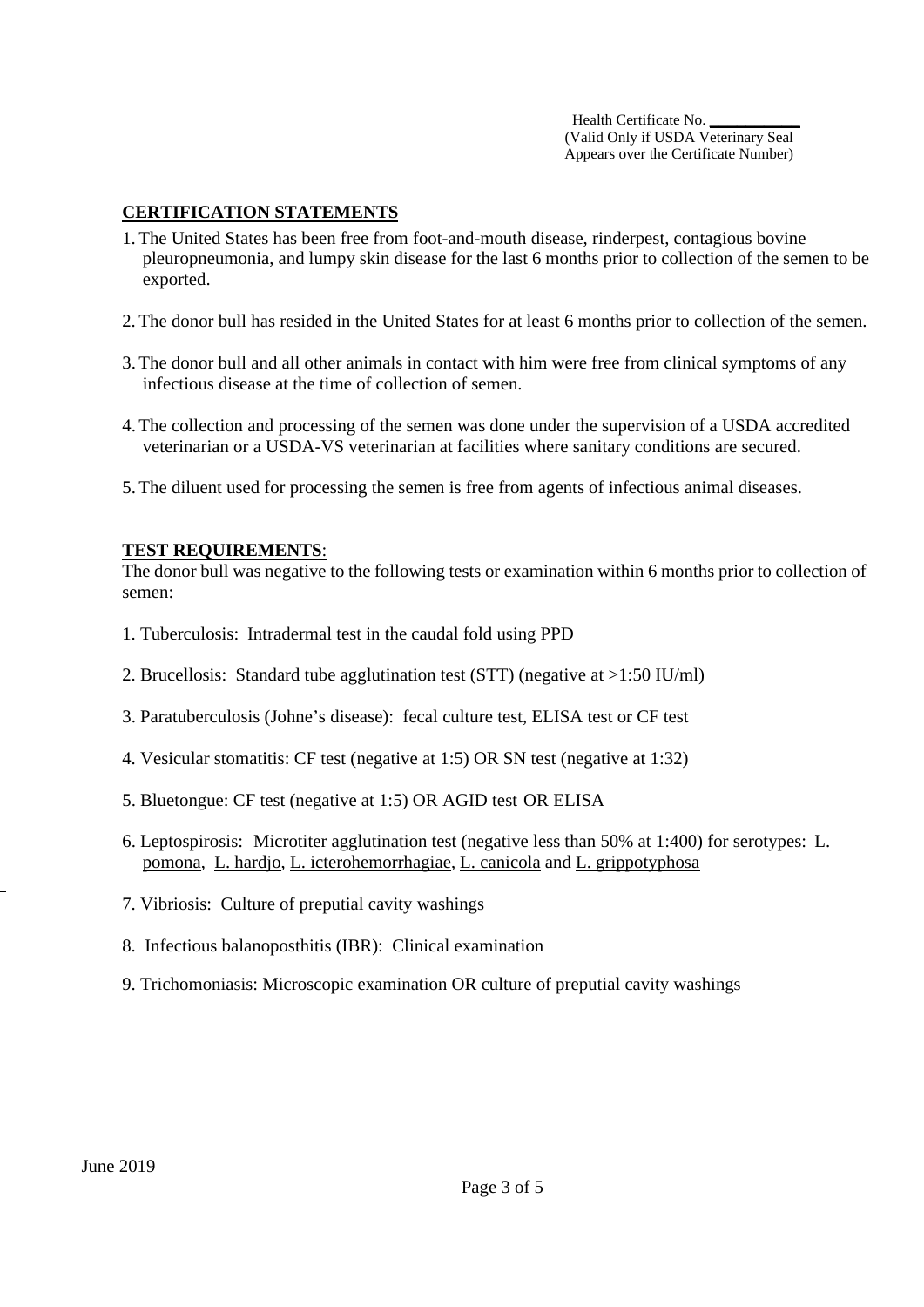### **SEE ENCLOSED CHART FOR TEST DATES AND METHOD**

\_\_\_\_\_\_\_\_\_\_\_\_\_\_\_\_\_\_\_\_\_\_\_\_\_ \_\_\_\_\_\_\_\_\_\_\_\_\_\_\_\_\_\_\_\_\_\_\_\_

\_\_\_\_\_\_\_\_\_\_\_\_\_\_\_\_\_\_\_\_\_\_\_\_\_\_\_\_ \_\_\_\_\_\_\_\_\_\_\_\_\_\_\_\_\_\_\_\_\_\_\_\_\_\_\_\_\_\_\_\_\_\_\_\_\_\_

#### **Other information**:

Ampoules or straws of semen should be marked with identification of the donor bull, collection date, and number of straws or ampoules to be exported should be mentioned on the health certificate.

Type or Print - Name and Address Type or Print - Name of Endorsing of Issuing Accredited Veterinarian Acting Federal Export Officer

Date Issued and Signature of Date Endorsed and Signature of Endorsing Accredited Veterinarian Acting Federal Export Officer (Valid only if USDA Veterinary Seal Appears Over Signature)